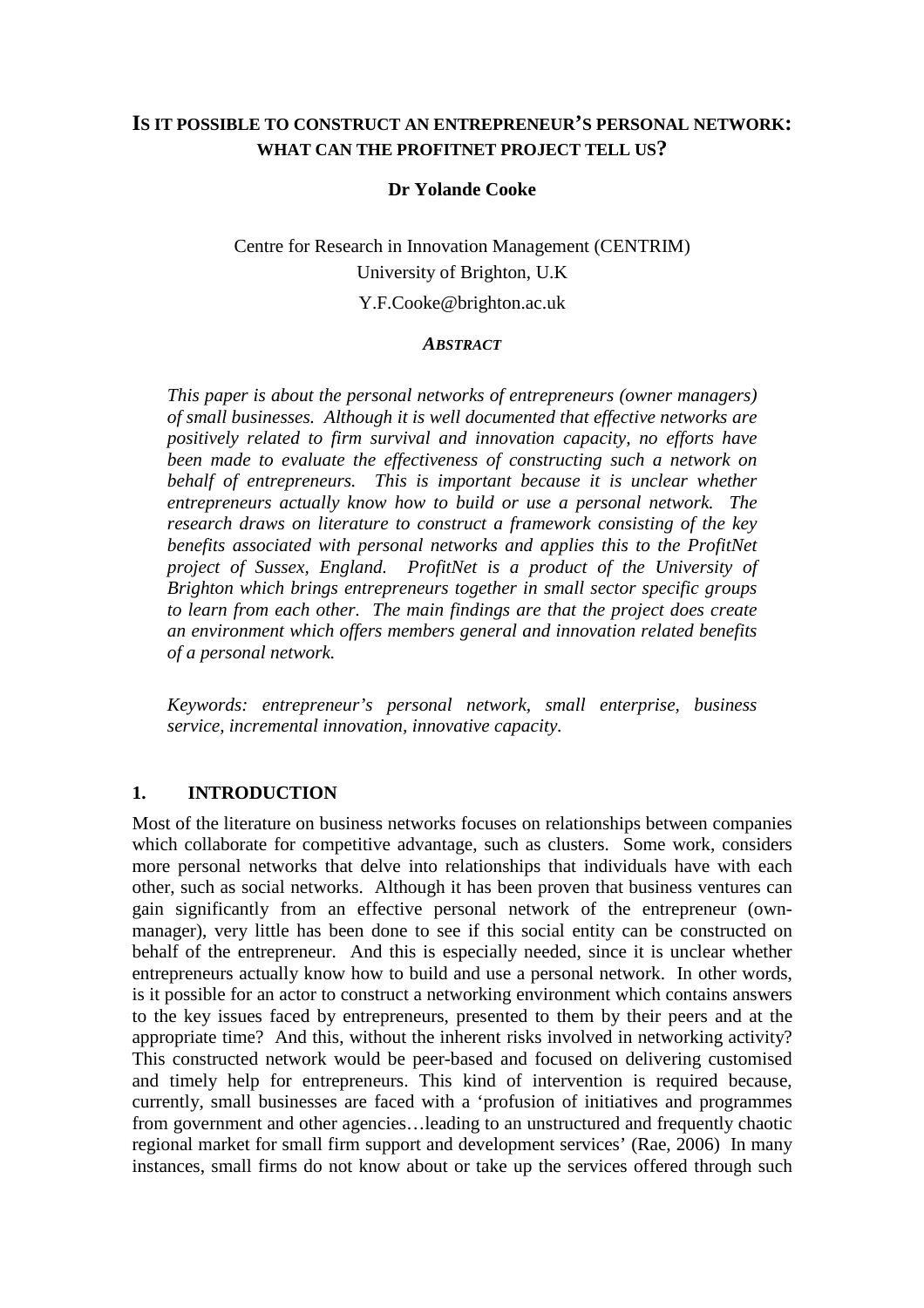initiatives (Mole, 2002). This is why this research into personal networks is so important at this time. It would be unwise to assume that an external agent can construct the *entire* network of an entrepreneur. However, if the benefits of a personal network can be gained without the inherent risks, then there is a chance that such an intervention could supplement other links in the entrepreneur's total network.

The paper considers the questions of a constructed personal network by drawing on literature to provide a framework of the environment, benefits and risks associated the entrepreneur's personal network. This framework is then applied to the Profit Through Networks (ProfitNet) project in order to see if constructing a network could be a worthwhile intervention for small businesses.

## **2. RESEARCH QUESTIONS**

This paper is about personal networks of entrepreneurs (owner-managers) of small businesses. It explores the possibility of constructing part of this personal network by an actor who is external to the entrepreneur's enterprise. This idea is tested by studying the ProfitNet project of the University of Brighton, England.

The paper addresses the following questions:

- 1. How can an effective personal network be constructed to enable entrepreneurs to receive the benefits without the associated risks of forming networks themselves?
- 2. How can this constructed network be delivered by a University to meet the needs of small enterprises, regional economic goals and academic stakeholders?
- 3. How can we evaluate the effectiveness of a constructed network for its capacity to build greater innovativeness in group members?

## **3. TYPES OF NETWORKS**

'Network' is a term that is increasingly being used in both literature and practise to define a variety of business and social structures. In business, there is general acceptance that the term refers to a third organisational structure, which is an alternative to a market arrangement, where market forces regulate interaction, and a hierarchy, where organisational rules and managers regulate interaction.

There are many types of network structures and the categorisation put forward by O'Donnell et al. (2001) is useful for this paper as a helps to differentiate personal from other kinds of networks. Their broad categories are: inter-organisational and the entrepreneur's personal network. Inter-organisational networks (ION) tend to reflect arrangements between companies to achieve specific business objectives (Doyle, 2000). They are also called formal, vertical and horizontal networks and examples include strategic alliances and joint ventures (O'Donnell et al., 2001). The entrepreneur's personal network (EPN) consists of a 'set of ties linking several individuals and providing various types of exchanges' (Sawyerr et al., 2003). Other titles found in literature include social, functional, informal, egocentric and personal contact networks and examples include colleagues of a previous job and family members.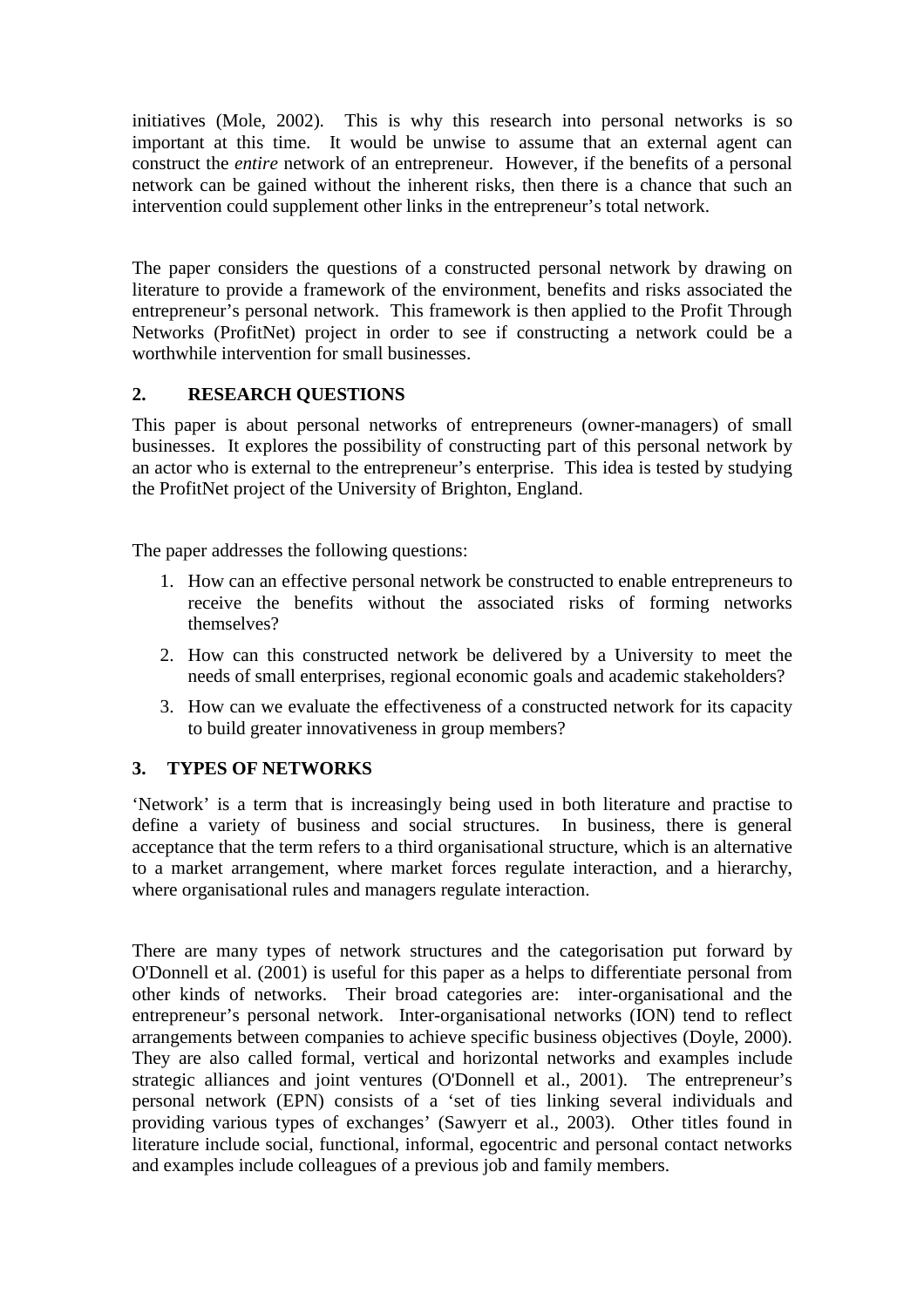There is a natural overlap between inter-organisational and the entrepreneur's personal network. Some argue that it is not possible to study one in isolation of the other (Johannisson et al., 1994). For example, a personal network contact could be a supplier who joins an agreement with the entrepreneur to reduce transaction costs between the two organisations. Likewise, as Bessant and Tsekouras (2001) summarise, networks may be 'formed for particular purposes, but then offer the possibility of additional activity taking place…' (Ibid: 83). Despite these arguments, there are key differences, between ION and EPN, which are relevant to understanding how parts of an EPN can be constructed by an external actor. These distinctions relate to network objective, formality and approach to network set-up and are discussed in the next sections.

### *3.1 NETWORK OBJECTIVE*

Networks differ in their purpose and related benefits. ION exist to achieve a specific business objective including, increased sales and profits (Rosenfeld, 1997), collaboration on product development (Doyle, 2000), shared risks, access to new markets and technologies and speeding products to market (Pittaway et al., 2004). The entrepreneur also forms a personal network for some of those reasons but a broader objective is defined by Jack et al., (2008): personal contacts 'are recognised to contribute to entrepreneurial capacity by extending the individual's asset base of human, social, market, financial and technical capacity' (Ibid: 125). Early network research by Mitchell (1969) suggests two important ways of extending the asset base – to provide a specific service and to offer support. This is where EPN specifically differs from ION. In addition to material service, EPN offer what O'Doherty (1998) calls *psychological*  support (entrepreneur is encouraged by peers and recognises that their problems are shared by others) and *developmental* support (increased learning and the ability to adapt to changing competitive environments) (in Doyle, 2000).

Therefore, if part of a personal network is to be constructed, it should offer some of the following material, psychological and developmental benefits as summarised by both Hoang and Bostjan (2003) and O'Donnell et al.(2001): information sharing, extending of contacts, introduction to peers; motivation, support, encouragement; and product or service ideas.

The research which links networking and innovative capacity generally focuses on inter-organisational rather than personal networks and on high-technology sectors. Consequently, the principal innovation benefits of ION (e.g. Pittaway et al., 2004) may not be relevant for EPN. It seems better to identify the key innovation activities or outcomes of small businesses across multiple sectors and identify them as benefits that entrepreneurs may want to gain from networking. Scozzi et al., (2005) offer such a list from their multi-sector research on small and medium sized enterprises (SMEs) in Italy: improve quality, improve marketing properties of products, reduce costs and improve production processes.

### *3.2 FORMALITY*

Although both types of networks are embedded in interpersonal relations (Granovetter, 1985), there is a difference in the formality of relations: in types of key actors and in their regulation.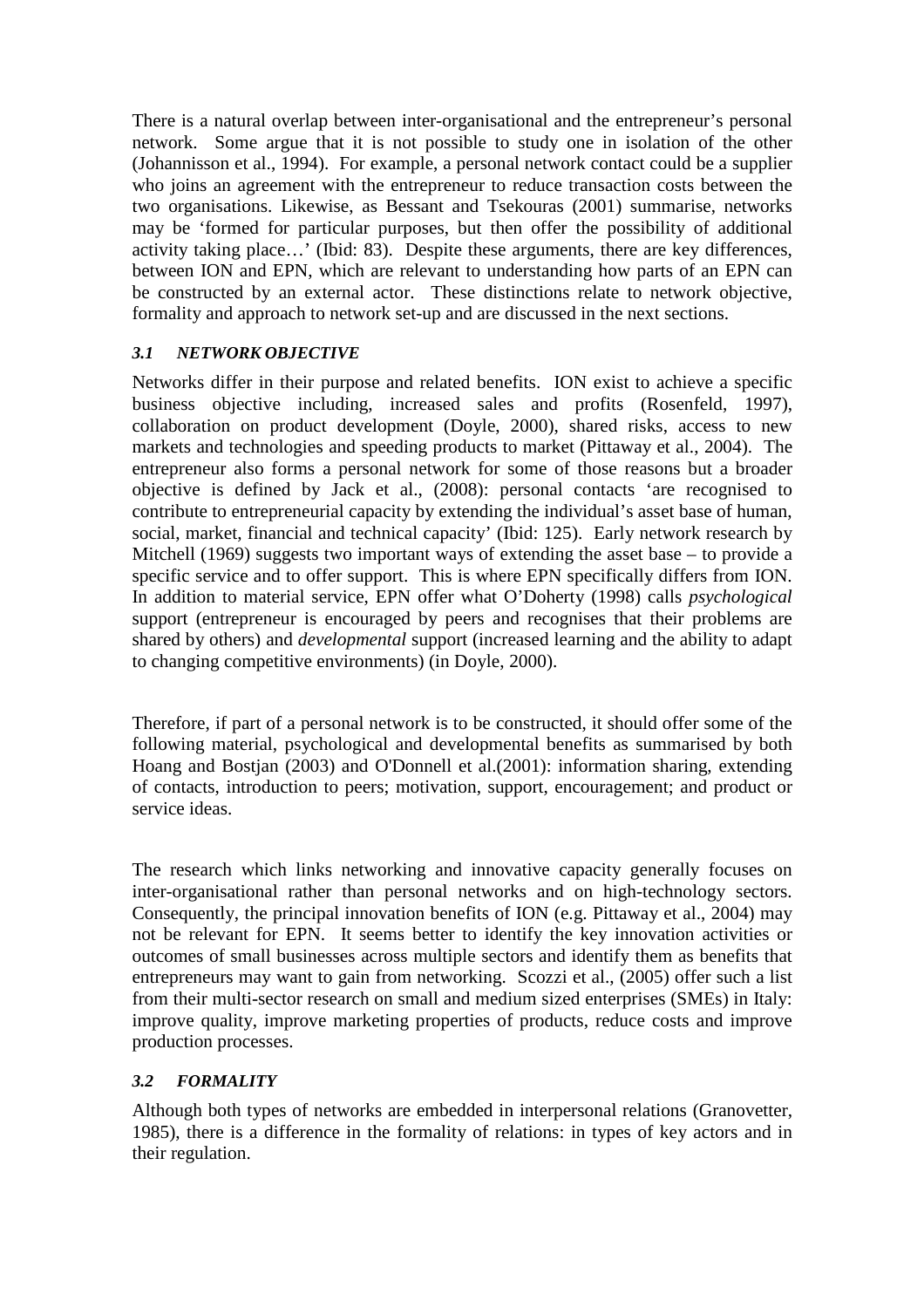**Actors:** Relations in the ION tend to be between companies whereas in the EPN, relations tend to be between individuals (who may or may not be a representative of a company)(O'Donnell et al., 2001). Larson and Starr (1993) explain that in the early stages of a venture, the entrepreneur focuses on building links with individuals who can help in setting-up the venture. These 'essential dyads' could come from previous working relationships, voluntary connections, kinship and community ties. Indeed, these individuals play an important role as demonstrated by Jack et al. (2008) in their case study of a successful entrepreneur on his start-up network. 'He [entrepreneur] estimated that he invested around half his time before, during and immediately poststart-up, in "face to face chatting which such people…I can bounce ideas around with,...help me recognise opportunities and who are happy to share information with me" (Ibid: 138). The life-cycle approach to network evolution suggests that after this early stage in the venture, personal networks are still required (e.g. Lechner and Dowling, 2003).

**Regulation of Link:** ION are characterised by proxies for trust, such as contracts and other formal agreements. This formalisation helps to reduce the risk of investing in the relationship (finance, human resources, brand assets, facilities, R&D- future products to remain competitive) without gaining the agreed outcome. Conversely, the EPN is less formal and relies on the entrepreneur's ability to find, form and maintain links based on interpersonal relations (O'Donnell et al., 2001). Johannisson (1996) proposes that when it comes to regulating personal links, entrepreneurs prefer informal, personal encounters to formal, impersonal contacts and contracts. This is because reliance on implicit and open-ended contracts are generally supported by social mechanisms and norms (Hoang and Bostjan, 2003). Entrepreneurs trust that those in their networks are reliable and do what they said they would (Das and Teng, 1998).

Consequently, personal networks tend to be founded on social ties and regulated by trust. This implies a deeper dependence on the goodwill of individuals than in ION. Therefore, in constructing part of the entrepreneur's network, informal interactions based on trust need to be part of the design.

### *3.3 APPROACH TO NETWORK SET-UP*

The inter-organisational and entrepreneur's personal networks also differ in the approach taken for their establishment. Gulati et al. (2000) highlight the strategic aspect of ION by defining them as ties between companies that are enduring and provide strategic business advantage. The strategic aspect of this definition implies a proactive nature in seeking competitive advantage through collaboration with others.

There is no consensus about whether entrepreneurs build their personal networks strategically. While some studies find evidence of proactive and deliberate approach to building networks (Jack et al., 2008), others find that entrepreneurs approach network building in a passive, subconscious manner and are unpractised in planning networking activity. For example in the McGowan and Rocks (1995) study of entrepreneurs, they found that networking activity was largely unstructured and coincidental in nature even though entrepreneurs thought they were using their networks proactively. Larson and Starr's (1993) work highlights the fluky nature of personal network building as 'trial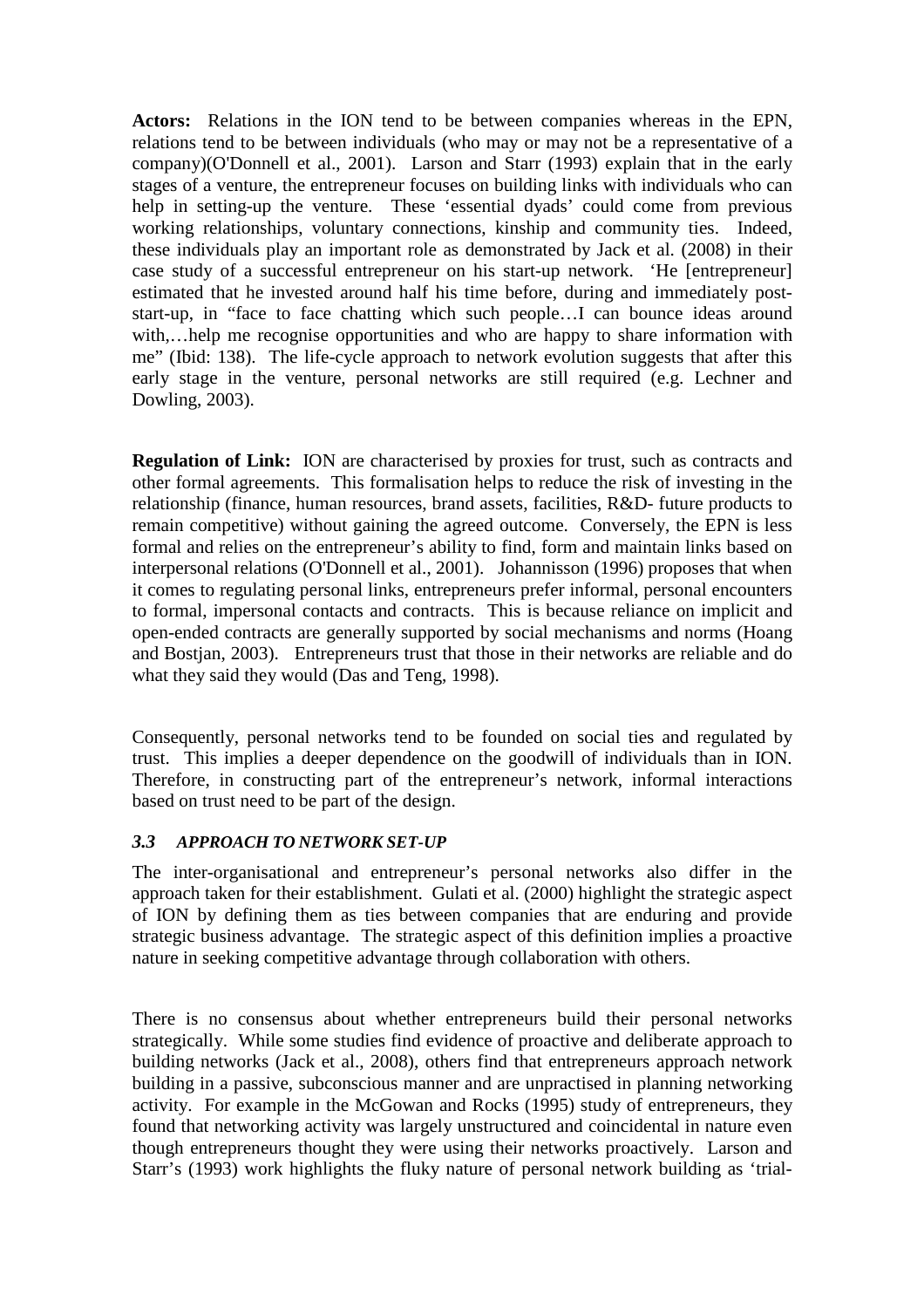and-error'. This is when the entrepreneur includes individuals into their network without really knowing whether said individuals can assist in expanding the venture's asset base or worse, have a negative impact. An example helps to explain some of this uncertainty.

'…You can lose friends thorough business relationships. You have someone who is the best of buddies…He wants to get involved and you want to get involved with him'. Then, for some reason, not enough customers, he didn't work hard enough, whatever, there are mixed expectations. He has invested his life saving and he is losing money or not coming through. He feels you aren't supporting him as a friend would and you are concerned he is telling people that you are ruining him. All in all you aren't making him look good and he isn't making you look good. You can get burned out of a relationship. That is one of the saddest parts of doing business with friends. On the other hand, you have relationships with people you didn't know before' (Starr 1990 in Larson and Starr, 1993).

Apart from engaging with individuals, Curran et al. (1993) also find that entrepreneurs do not network extensively with business services that exist specifically to help small businesses. The authors attribute this to perceived poor service from such organisations or a lack of time on the entrepreneur's part (also supported in work by: Mole,(2002) and Malecki and Poehling (1999).

Since it seems that networking is valuable but that entrepreneurs may not have the ability to build and use a network, this indicates a need for intervention. An intervention that reduces the coincidental (unstructured) nature of personal networks but works within the time constraints of entrepreneurs.

### *3.4 A FRAMEWORK FOR CONSTRUCTING A PERSONAL NETWORK*

Is it possible to construct a personal network or rather, part of an entrepreneur's network which includes the benefits of a network but without some of the inherent risks? The framework for answering the research questions is taken from the benefits and risks of EPN identified in the previous section. Table one summarises the key variables.

| <b>Environment:</b> Trust, goodwill, timeliness of information, fosters networking |                                    |  |
|------------------------------------------------------------------------------------|------------------------------------|--|
| <b>General Benefits:</b>                                                           | <b>Innovation Benefits:</b>        |  |
| •Information sharing                                                               | •Improving quality                 |  |
| • Extending of contacts                                                            | •Improving marketing properties of |  |
| •Introduction to peers                                                             | products.                          |  |
| • Motivation, support, encouragement                                               | $\bullet$ Reduce costs             |  |
| • Product or service ideas                                                         | •Improve production processes      |  |

**Table 1: Framework which considers the key benefits of networking**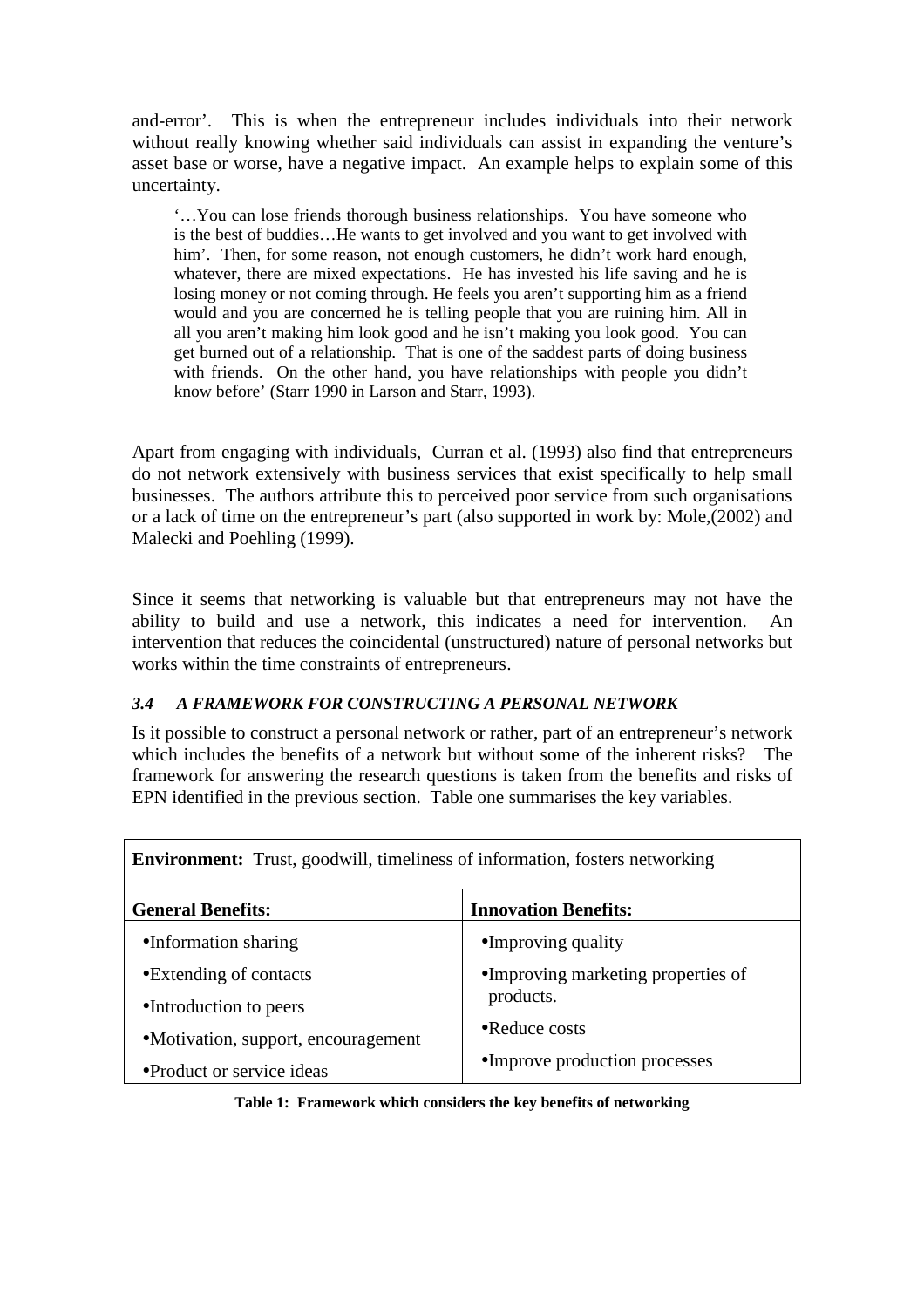### **4. PROFIT THROUGH NETWORKS (ProfitNet)**

ProfitNet was created by the University of Brighton based on their research in learning networks and years of research in innovation management. The pilot network, which involved 70 enterprises, flourished and was the platform for funding for a much bigger network involving almost 400 micro and small enterprises in the Sussex region of England.

ProfitNet is a project that brings small business owners and managers into groups of up to 15 people. Each group meets once per month for three hours and follows a facilitated process. The main objective is that group members learn and get support from their peers and when required, can get expert instruction on topics of their choice. During the first meeting members sign a contract of confidentiality.

The foundation of the ProfitNet model comes from studies on learning in organisations. Bessant and Tsekouras (2001) draw heavily on the cyclical process of learning to show that, 'learning can be supported by structures, procedures, etc. to facilitate the operation of the learning cycle – for example, through challenging reflection, facilitated sharing of experiences or planned experimentation' (Ibid: 85). Following that model, the ProfitNet process is based on a combination of experience, reflection, concept formation and experimentation. Each group meeting follows the structure outlined in table two.

|    | <b>Business planning</b> (half an hour)                                                                 |
|----|---------------------------------------------------------------------------------------------------------|
|    | One entrepreneur, each month, presents their business plan. This enables the presenting entrepreneur    |
|    | an opportunity to step away from day-to-day 'fire fighting' and to think about and received feedback    |
|    | from their peers. This feedback from peers is based on knowledge and experience. The presenter          |
|    | agrees with the group on some action plans to further their business plans. This process does not       |
|    |                                                                                                         |
|    | only help the presenting entrepreneur, but the entire group benefits from the discussion on business    |
|    | planning.                                                                                               |
| 2. | <b>Action Learning</b> (one hour)                                                                       |
|    | The members divide into two groups to enable the entrepreneurs to discuss issues, concerns, or hot      |
|    | topics with their peers who may have faced similar problems and found solutions. The two groups         |
|    | have a facilitator each to ensure that issues are identified and tackled in a confidential and friendly |
|    | manner.                                                                                                 |
| 3. | <b>Break</b> (15 minutes networking)                                                                    |
| 4. | <b>Creativity Workshop</b> (one hour)                                                                   |
|    | In this segment, topics are covered which the entrepreneurs have previously identified as important to  |
|    | them. Topic experts (practitioners or academics) are invited to share and discuss their knowledge and   |
|    | experience to the group. Entrepreneurs tend to choose topics such as marketing, business planning       |
|    | and finance.                                                                                            |
| 5. | <b>Wrap up</b> $(15 \text{ mins})$                                                                      |
|    |                                                                                                         |
|    |                                                                                                         |
|    | and pick topics and presenters.                                                                         |
|    | In this section there is chance to reflect on the workshop and agree actions for the following month    |
|    |                                                                                                         |

**Table 2: ProfitNet Meeting Process**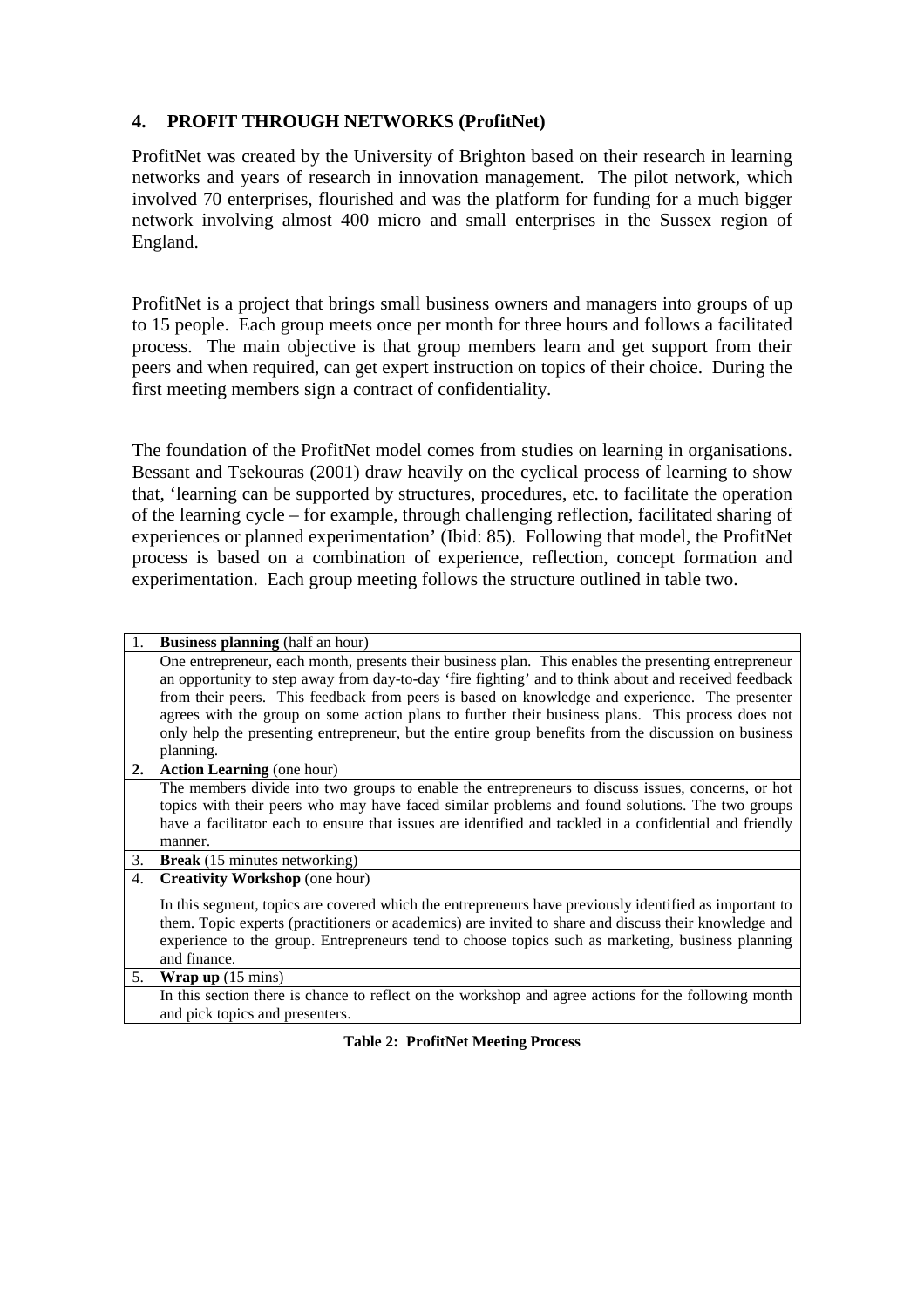Members with specific needs can receive in-company intervention, in which a consultant from the University of Brighton or any other allied provider, such as Innovation Advisory Services, works with the entrepreneur.

Each meeting has two facilitators that remain with that group throughout the project. They are recruited from local partners such as Business Link, the University of Brighton and through general recruitment. The facilitators are trained by the University in facilitation skills relative to learning in networks and given opportunities to practise the ProfitNet process before the start of the project.

The project is managed by two departments of the University of Brighton: The Centre for Research in Innovation Management (CENTRIM) and Business Services. CENTRIM is a research centre which has focused on technology and innovation management since inception in 1986. The centre's main research interests are in knowledge management, continuous improvement, agile manufacturing and interorganisational networking. CENTRIM has a unique model that integrates academic research and business engagement, so that each contributes and supports the other. The centre developed ProfitNet and plays an active role in project delivery and evaluation. The Business Services department is the University's interface with the local business community. The department ensures that knowledge transfer opportunities are fully exploited by creating links between local businesses across Sussex and the relevant schools or academics within the University. Further the department has responsibility for project management and coordination of several projects including ProfitNet.

ProfitNet is generally promoted through local partners such as Chambers of Commerce; through the contacts of Business Services and CENTRIM, mass mailings and launch events. The aims of promotions are to create awareness of the project and to recruit members.

### *4.1 PROFITNET HASTINGS: PILOT PROJECT*

The first ProfitNet project was run in Hastings as a pilot in 2004 for 12 months. It was funded by the South East Programme for Innovative Actions (SEPIA). A total of 70 entrepreneurs (representing 70 enterprises) participated fully in seven groups. These groups were sector based and consisted of hotels, manufacturing, construction, startups, social homes, creative and social enterprises. 87% of the members were ownermanagers.

The project was evaluated in several ways including in-depth interviews with 25 entrepreneurs and an anonymous survey. The survey was sent to all members at the end of the project. The survey response rate was 75%. It focused on five broad areas: membership satisfaction, quality of delivery, impact on business, local economy and clustering (formation of ION). In general, there was a high rate of satisfaction among respondents: 96% said they were satisfied or very satisfied with the project. (Trevedi, 2006) The main aim of the pilot's evaluation was to see if the process worked. However, the data can still be used for the purposes of this paper. Table three aligns the results of this survey and qualitative information with the general and innovation benefits of personal networks as identified earlier in the paper.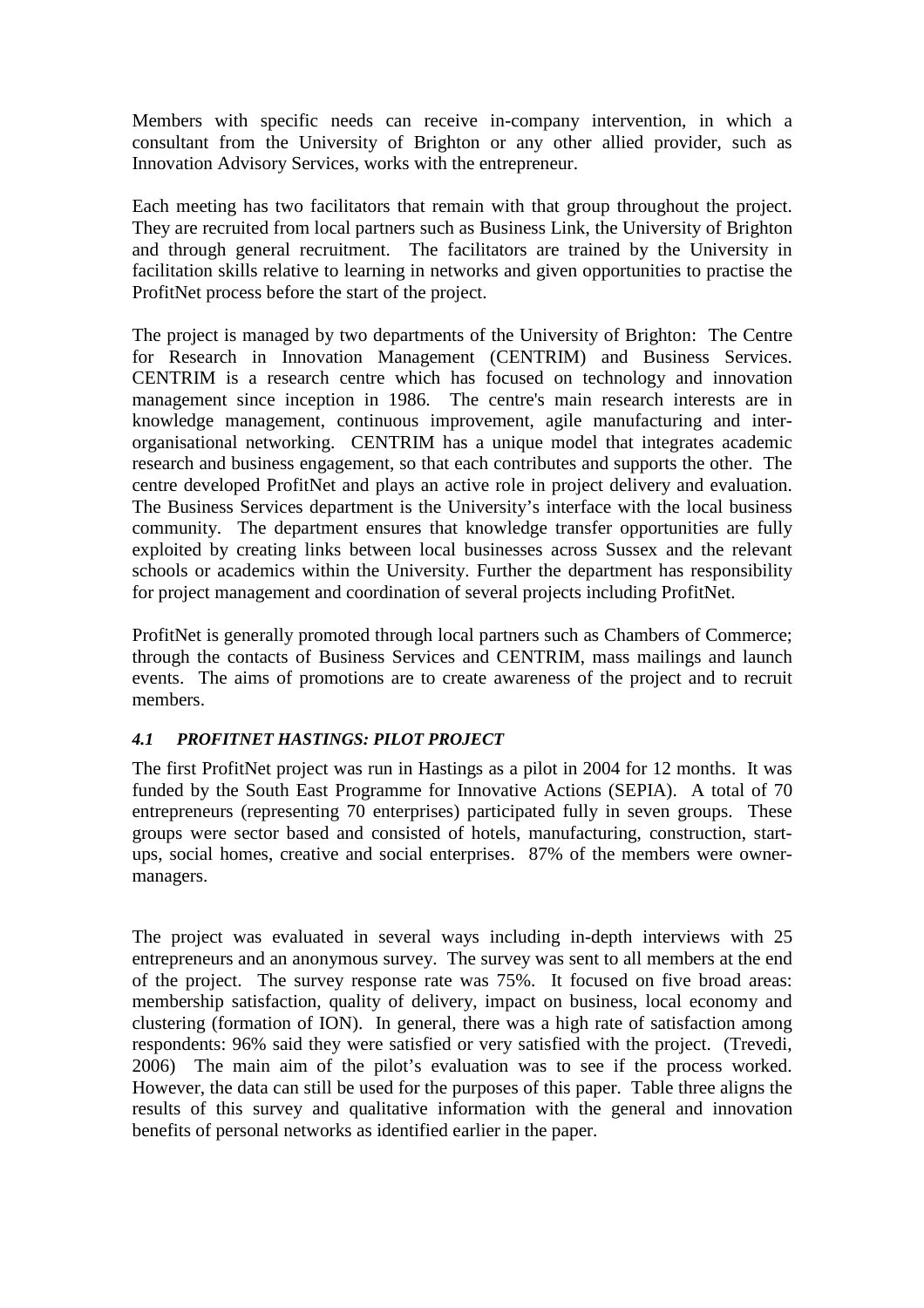| <b>General Benefits</b>                        | <b>ProfitNet Pilot (Hastings)</b>                                                                                                                                    |  |
|------------------------------------------------|----------------------------------------------------------------------------------------------------------------------------------------------------------------------|--|
|                                                | Trevedi (2006)                                                                                                                                                       |  |
| Information sharing                            | Not available                                                                                                                                                        |  |
| Extending of contacts                          | The Manufacturing group shared their best service providers<br>with each other to set up a technical supplier's directory                                            |  |
| Introduction to peers                          | Willingness to work with members: On a scale from 1 to 7,<br>the average appreciation of the participants for other members<br>was 2.56 (between very good and good) |  |
| Motivation, support, encouragement             | 93% of respondents said the project was significant in<br>providing emotional support to run/develop the business                                                    |  |
| Product or service ideas                       | 91% of respondents admitted the project was significant in<br>getting new business ideas                                                                             |  |
| <b>Innovation Benefits</b>                     |                                                                                                                                                                      |  |
| Improving quality                              | Not available                                                                                                                                                        |  |
| Improving marketing properties of<br>products. | Not available                                                                                                                                                        |  |
| Reduce costs                                   | Not available                                                                                                                                                        |  |
| Improve production processes                   | 84% said the project has a significant impact on supporting<br>the enterprise to introduce changes                                                                   |  |

**Table 3: ProfitNet Pilot Evaluation Results** 

## *4.2 PROFITNET – AIF PROJECT*

After the success of the pilot project, the University of Brighton was funded by several organisations to launch ProfitNet in several areas of Sussex. These include a continuation of the Hastings project (funded by The Local Enterprise Growth Initiative); a project including Brighton and Hove funded by the Higher Education Research Council for England and the one to be reviewed here, the Eastbourne and Hailsham project funded by the East Sussex County Council under the Area Investment Framework (AIF). This is the first of these projects to have ended and for which data is available. The AIF ProfitNet ran from June 2006 to March 2008.

This project had 76 active members and consisted of seven groups. The groups were formed from the following industries: creative; professional services; construction and technical services; social enterprises; hospitality, leisure and tourism; fashion and design; and manufacturing and engineering. The sector with the greatest contingent was hospitality, leisure and tourism consisting of 30% of the members and the next largest group was professional services (20%). The years of operation of the enterprises represented were: two years (32%), 3-10 years (43%) and over 10 years (25%). 74% of the members were owner-managers.

The programme was evaluated based on four themes identified by project funders: member satisfaction, economic performance, innovation and linkages with other organisations. These themes were researched primarily through a survey that was given to members at the beginning and end of the project. The same questions were asked at both times to track changes made by members. The survey used a mix of scale and ordinal scaled questions. This mixture offered responses to measureable outcomes (e.g. turnover) with a self-assessment of performances (e.g. upgrading of skills).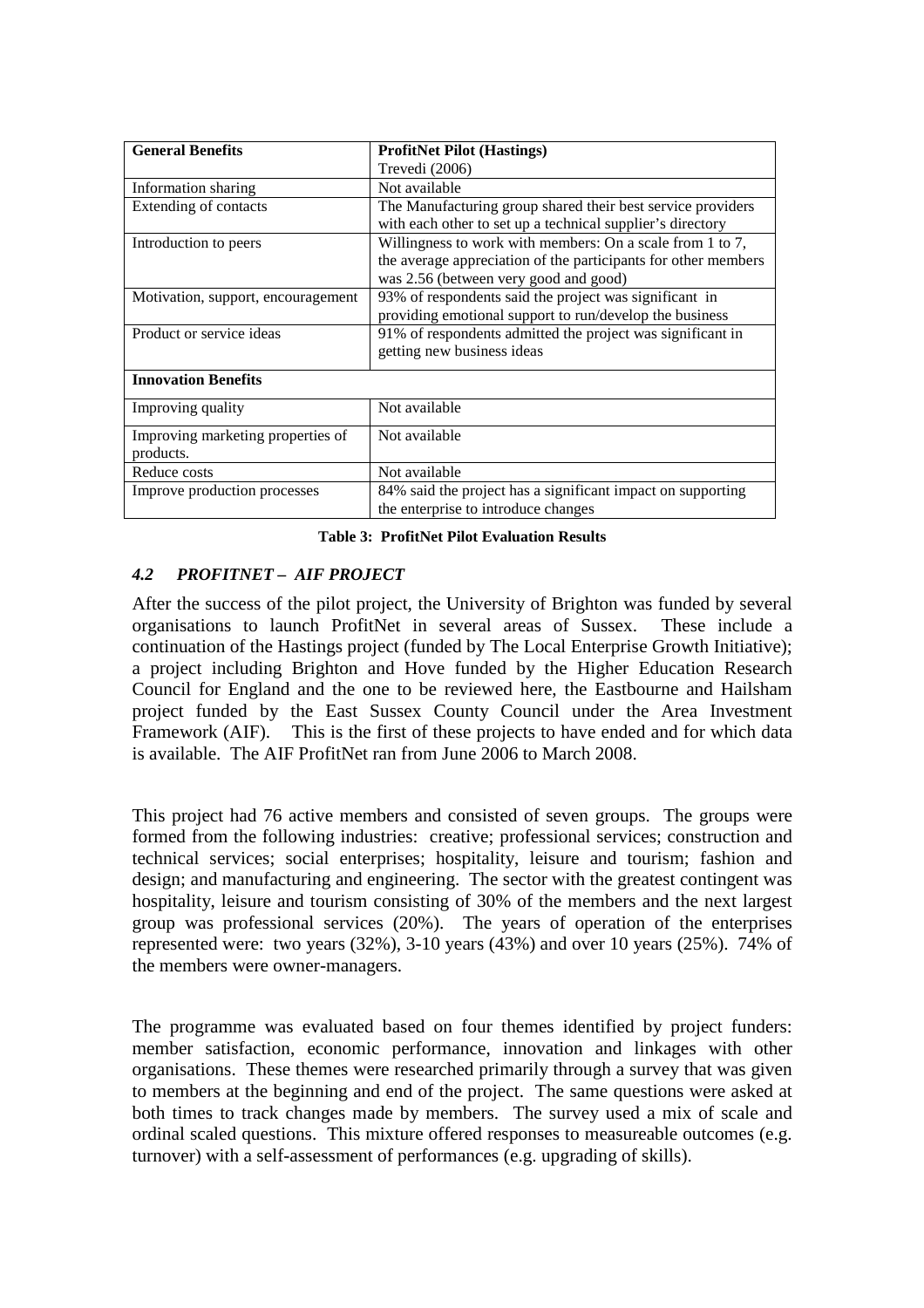Although the sample size is small (76), this project was evaluated to a greater depth than the pilot project and so offers considerably more and relevant data. The survey generated a 37% response rate of members who completed both applications of the survey. This represented 28 members. Instead of overall satisfaction measures, the ProfitNet AIF evaluation attempted to assess satisfaction of specific aspects. In the scales of satisfied and very satisfied, 82% of the respondents identified with general business skills training; 71% identified with supportive social environment for learning and 68% identified with business plans and business strategy training. (Readman and Aguilar Nova, 2008) Table four aligns the results of this survey with the general and innovation benefits of personal networks as identified earlier in the paper.

| <b>General Benefits</b>           | <b>ProfitNet-AIF</b>                                                     |  |
|-----------------------------------|--------------------------------------------------------------------------|--|
|                                   | (Readman and Aguilar Nova, 2008)                                         |  |
| Information sharing               | 32% said they have asked another member for business                     |  |
|                                   | advice                                                                   |  |
| Extending of contacts             | 59% were satisfied and very satisfied with new contacts                  |  |
|                                   | afforded by the project                                                  |  |
| Introduction to peers             | 50% were satisfied and very satisfied with opportunities for             |  |
|                                   | joint business activities                                                |  |
|                                   | 40% indicated that they are buying or selling with at least<br>$\bullet$ |  |
|                                   | one other member                                                         |  |
| Motivation, support,              | 71% were satisfied and very satisfied with the supportive                |  |
| encouragement                     | social environment of learning                                           |  |
| Product or service ideas          | # of respondents who launched new products increased from                |  |
|                                   | 29% at beginning to 36% at the end of project                            |  |
|                                   | Similarly, # of respondents who launched a new service                   |  |
|                                   | increased from 29% to 54%                                                |  |
| <b>Innovation Benefits</b>        |                                                                          |  |
| Improving quality                 | Before project, respondents made approximately 2                         |  |
|                                   | product/service improvements per year. At the end of the                 |  |
|                                   | project, this number rose to 7                                           |  |
| Improving marketing properties of | 64% said their marketing skills had improved<br>$\bullet$                |  |
| products.                         | 18% of total respondents said increased marketing skills                 |  |
|                                   | increased turnover or reduced costs and                                  |  |
|                                   | 4% said that this increased skill turned their enterprise around         |  |
| Reduce costs                      | 46% reduced their costs                                                  |  |
| Improve production processes      | 57% made changes to their operations                                     |  |
|                                   | 39% made changes to people management                                    |  |
|                                   | 25% made changes to back office operations                               |  |

**Table 4: ProfitNet AIF Evaluation Results** 

#### *4.3 SUMMARY OF EVALUATIONS*

Both the pilot and the AIF ProfitNet projects had a significant impact on most of the member entrepreneurs. The survey response rates of 75% and 35% indicate that these respondents not only felt that the project was effective but where interested in providing this feedback.

In terms of the general benefits associated with personal networks, both projects seemed effective in providing a platform for both material and psychological support. In the pilot project, the most notable data relates to 93% of the respondents feeling satisfied or very satisfied with the psychological benefits of motivation, support and encouragement. This was also high in the AIF programme (71%).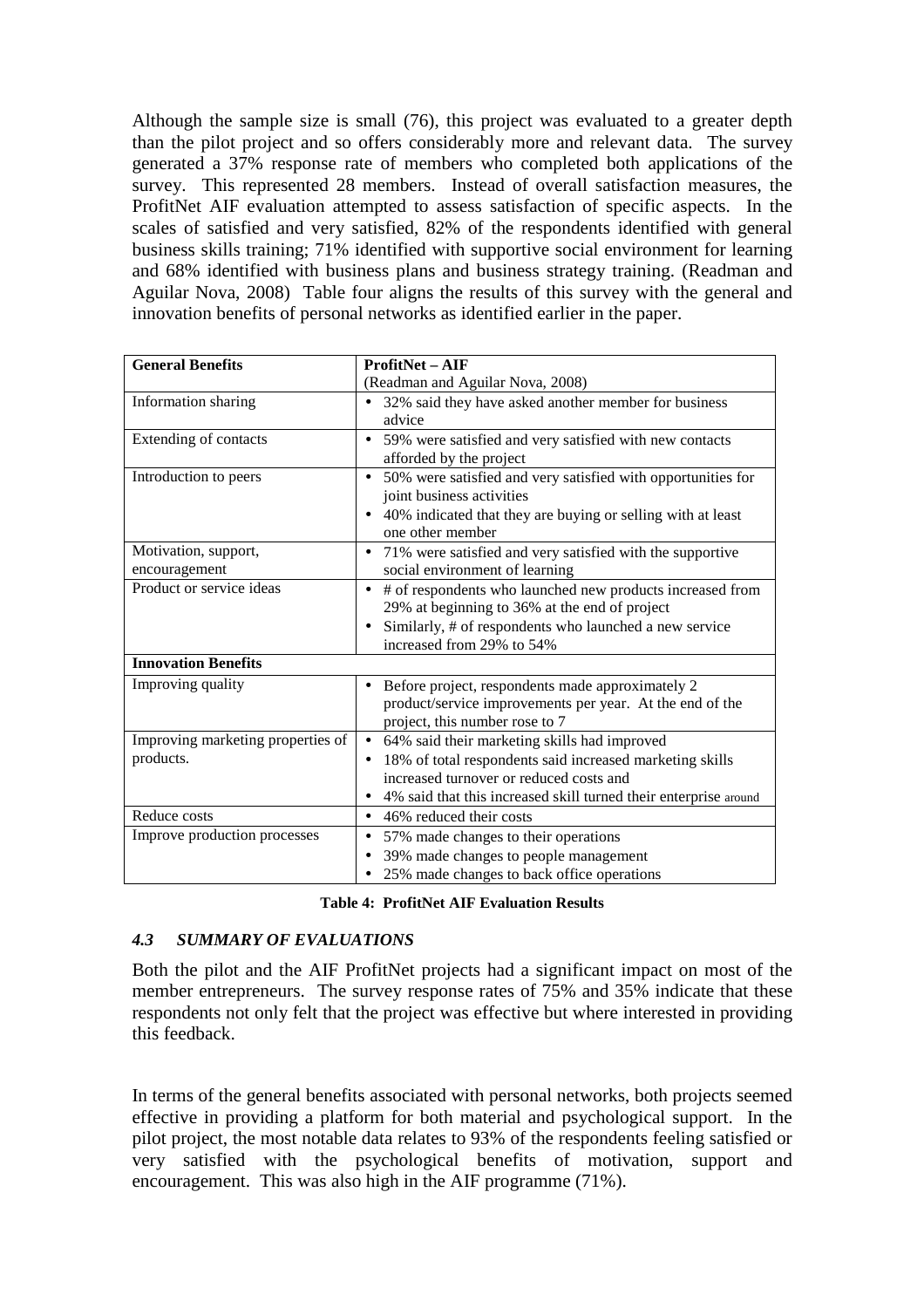In terms of innovation benefits associated with personal networks, the AIF project produced more data; showing changes in all aspects of innovation benefits. The most noted change is from 2 (in 2006) to 7 (in 2008) product changes per year while 57% of respondents made changes to their operation processes.

## **5. CONCLUSIONS**

The paper provides some transferable lessons for academics, policy makers and those involved in services to small businesses.

**Network Objective/benefits:** From the comparisons made, it seems as though a constructed network can offer the general and innovative benefits of a personal network. It did this through small groups of peers consisting of the same or similar sectors; trained facilitators; a specific process based on the learning cycle; peer input and support and expert advice as requested by the group.

**Formality:** Although the concept of construction implies some formality, entrepreneurs seemed to welcome the formality of ProfitNet as an effective way of extracting the benefits of the project. Although ProfitNet issues a contract to members at the start of the project, this is more about confidentiality of shared information than about agreed output from the network. In which case, ProfitNet does not encroach on the social regulators between peers in the network.

**Approach to Network Set-Up:** A question may be asked here, if entrepreneurs do not know how to build and use a personal network, are they likely to join a ProfitNet group? The scope of this paper can not answer that. However, those that joined ProfitNet spent three hours per meeting, which is a relatively long time for a busy entrepreneur. This indicates that the members thought that the process was worth the invested time. Also, the results from the projects show that members gained general and innovation benefits from having attended the sessions.

Therefore it seems probable that part of an entrepreneur's network can be constructed by an external actor, which in this case is a University. This constructed network reduces some of the trial-and-error associated individual network building. This paper shows that it is possible to construct a non-intrusive environment where small enterprises can gather the assistance they need, when they need it.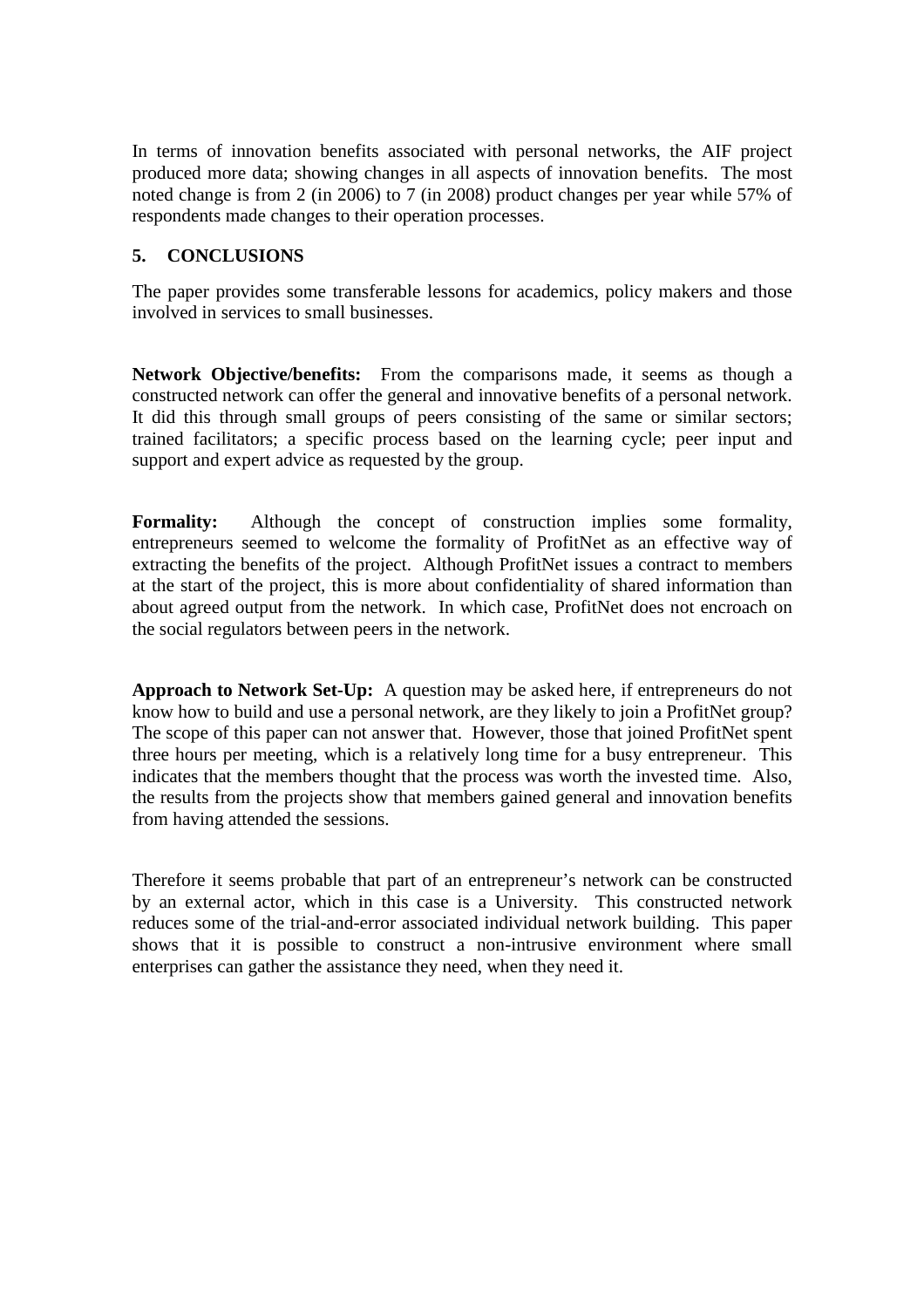#### **REFERENCE**

- Bessant, J. and Tsekouras, G. (2001) Developing Learning Networks, *AI & Society,* Vol. 15**,** pp. 82-98.
- Curran, J., Robin, J., Robert, A. B. and Black, S. (1993) Networks and Small Firms: Constructs, Methodological Strategies and Some Findings, *International Small Business Journal,* Vol. 11 (2)**,** pp. 13-25.
- Das, T. K. and Teng, B. (1998) Between Trust and Control: Developing Confidence in Partner Cooperation in Alliances, *Academy of Management Review,* Vol. 23 (3)**,**  pp. 491-512.
- Doyle, G. M. (2000) *Making Networks Work*. Skillsnet Ltd. 2000, Dublin.
- Granovetter, M. (1985) Economic Action and Social Structure: The Problem of Embeddedness, *American Journal of Sociology,* Vol. 91 (3)**,** pp. 481-510.
- Gulati, R., Nohria, N. and Zaheer, A. (2000) Strategic Networks, *Strategic Management Journal,* Vol. 21 (Special Issue)**,** pp. 203-215.
- Hoang, H. and Bostjan, A. (2003) Network-Based Research in Entrepreneurship: A Critical Review, *Journal of Business Venturing,* Vol. 18**,** pp. 165-187.
- Jack, S., Dodd, S. and Anderson, A. R. (2008) Change and the Development of Entrepreneurial Networks over Time: A Process Perspective, *Entrepreneurship & Regional Development,* Vol. 20 (2)**,** pp. 125-159.
- Johannisson, B. (1996) The Dynamics of Entrepreneurial Networks, *Frontiers of Entrepreneurship Research, Babson College*.
- Johannisson, B., Alexanderson, K. N. and Senneseth, K. (1994) Beyond Anarchy and Organisation: Entrepreneurs in Contextual Networks, *Entrepreneurship & Regional Development,* Vol. 6**,** pp. 329-356.
- Larson, A. and Starr, J. A. (1993) A Network Model of Organisational Formation, *Entrepreneurship Theory and Practice***,** pp. 5-15.
- Lechner, C. and Dowling, M. (2003) Firm Networks: External Relationships as Sources for the Growth and Competitiveness of Entrepreneurial Firms, *Entrepreneurship & Regional Development,* Vol. 15**,** pp. 1-26.
- Malecki, E. and Poehling, R. M. (1999) Extroverts and Introverts: Small Manufacturers and Their Information Sources, *Entrepreneurship & Regional Development,* Vol. 11 (3)**,** pp. 247-268.
- McGowan, P. and Rocks, S. (1995) Entrepreneurial Marketing Network and Small Firm Innovation: Some Empirical Findings, *Research at the Marketing/Entrepreneurship Interface***,** pp. 43-54.
- Mitchell, J. C. (1969) The Concept and Use of Social Networks, in MITCHELL, J. C. (Ed.) *Social Networks in Urban Situations.* Manchester, Manchester University Press.
- Mole, K. (2002) Business Advisers Impact on S.M.E.S: An Agency Theory Approach, *International Small Business Journal,* Vol. 20 (2)**,** pp. 139-162.